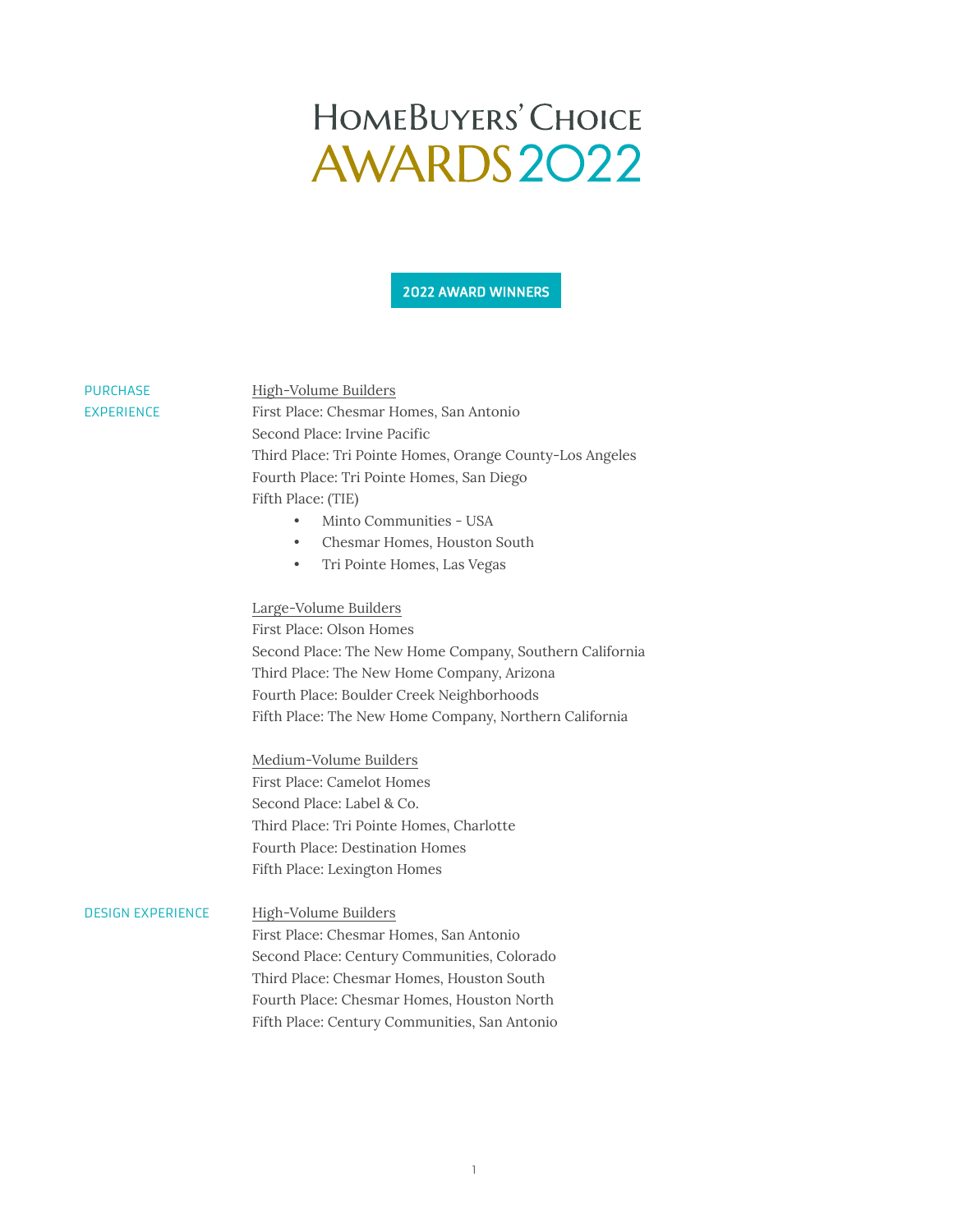| <b>DESIGN EXPERIENCE</b><br>CONT. | Large-Volume Builders<br>First Place: The New Home Company, Arizona<br>Second Place: Baessler Homes, Colorado<br>Third Place: Chesmar Homes, Central Texas<br>Fourth Place: Ence Homes                                                                                                                        |
|-----------------------------------|---------------------------------------------------------------------------------------------------------------------------------------------------------------------------------------------------------------------------------------------------------------------------------------------------------------|
|                                   | Fifth Place: Olson Homes<br>Medium-Volume Builders<br>First Place: Label & Co.<br>Second Place: Camelot Homes<br>Third Place: Winter Homes<br>Fourth Place: Tri Pointe Homes, Raleigh<br>Fifth Place: FCB Homes                                                                                               |
| <b>FIRST YEAR QUALITY</b>         | High-Volume Builders<br>First Place: Century Communities, Austin<br>Second Place: Minto Communities - USA<br>Third Place (TIE):<br>Wathen Castanos<br>Kolter Signature Homes, Georgia<br>Fifth Place (TIE):<br>Century Communities, San Antonio<br>Tri Pointe Homes, Sacramento                               |
|                                   | Large-Volume Builders<br>First Place: Olson Homes<br>Second Place: The New Home Company, Southern California<br>Third Place: The New Home Company, Arizona<br>Fourth Place: The New Home Company, Northern California<br>Fifth Place: Atlantic Builders<br>Medium-Volume Builders<br>First Place: Label & Co. |

Second Place: Winter Homes Third Place: Conaway's Home Group, East Texas Fourth Place: Grand Homes, North Fifth Place: Rosewood Homes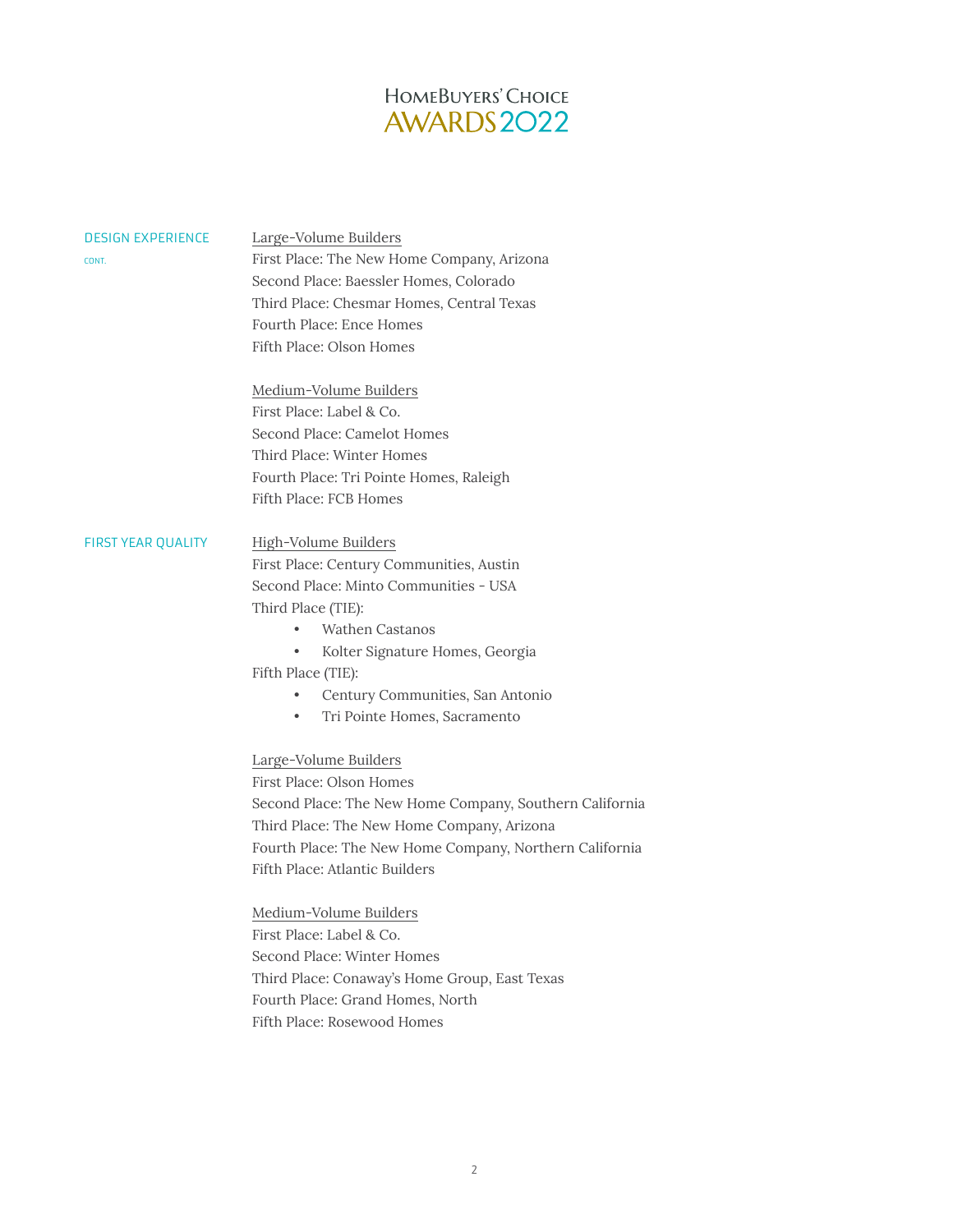| <b>FIRST YEAR CUSTOMER</b><br><b>SERVICE EXPERIENCE</b>     | High-Volume Builders<br>First Place: Minto Communities - USA<br>Second Place: Tri Pointe Homes, Orange County-Los Angeles<br>Third Place: Tri Pointe Homes, Sacramento<br>Fourth Place: Kolter Signature Homes, Georgia<br>Fifth Place: Tri Pointe Homes, Bay Area                 |
|-------------------------------------------------------------|------------------------------------------------------------------------------------------------------------------------------------------------------------------------------------------------------------------------------------------------------------------------------------|
|                                                             | Large-Volume Builders<br>First Place: Olson Homes<br>Second Place: The New Home Company, Southern California<br>Third Place: The New Home Company, Arizona<br>Fourth Place: The New Home Company, Northern California<br>Fifth Place: Atlantic Builders                            |
|                                                             | Medium-Volume Builders<br>First Place: Label & Co.<br>Second Place: Grand Homes, East<br>Third Place: Conaway's Home Group, East Texas<br>Fourth Place: Landsea Homes, Northern California<br>Fifth Place: Camelot Homes                                                           |
| <b>HIGHEST PERCENT</b><br>OF SALES FROM<br><b>REFERRALS</b> | High-Volume Builders<br>First Place: Granite Ridge Builders<br>Second Place: GL Homes, St. Lucie Adult<br>Third Place: Robson Resort Communities<br>Fourth Place: Century Communities, Bay Area<br>Fifth Place: Ole South Properties                                               |
|                                                             | Large-Volume Builders<br>First Place: View Homes, Desert View Homes - Las Cruces<br>Second Place: View Homes, Armadillo Homes-Laredo<br>Third Place: Castle and Cooke Homes Hawaii<br>Fourth Place: Green Brick Partners, Normandy Homes<br>Fifth Place: Anthem United Communities |
|                                                             | Medium-Volume Builders<br>First Place: Wheeler Home<br>Second Place: Tim Lewis Communities, Nevada<br>Third Place: GL Homes, Pasco Family<br>Fourth Place: GL Homes, Tampa<br>Fifth Place: Century Communities, Arizona                                                            |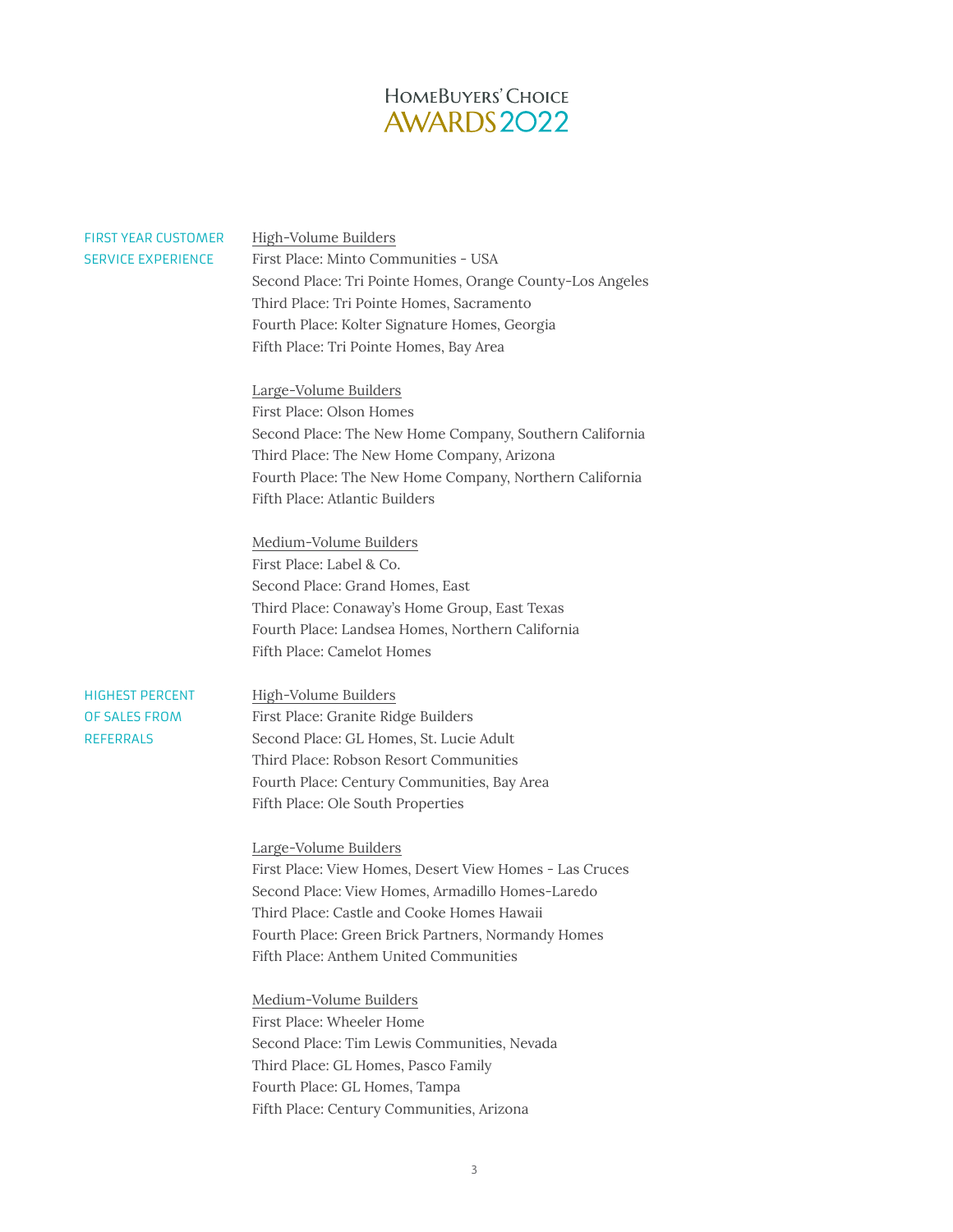| <b>MOST IMPROVED</b><br><b>BUILDER</b>                | <b>Builder</b><br>First Place: City Ventures Homebuilding, Northern California<br>Second Place: Label & Co.<br>Third Place: Centra Homes<br>Fourth Place: Winter Homes<br>Fifth Place: View Homes, Horizon View Homes                                                                                                                                                                                                                                                                                                                                                                                                                                                                                                                                                                                         |
|-------------------------------------------------------|---------------------------------------------------------------------------------------------------------------------------------------------------------------------------------------------------------------------------------------------------------------------------------------------------------------------------------------------------------------------------------------------------------------------------------------------------------------------------------------------------------------------------------------------------------------------------------------------------------------------------------------------------------------------------------------------------------------------------------------------------------------------------------------------------------------|
| <b>BEST CUSTOMER</b><br>COMMUNICATION                 | <b>Builder</b><br>First Place: Label & Co.<br>Second Place: The New Home Company, Arizona<br>Third Place: Olson Homes<br>Fourth Place: Camelot Homes<br>Fifth Place: The New Home Company, Southern California                                                                                                                                                                                                                                                                                                                                                                                                                                                                                                                                                                                                |
| <b>SALES</b><br>REPRESENTATIVE OF<br>THE YEAR         | <b>High-Volume Survey Responses</b><br>First Place: Gerald Lamar Cloninger, Irvine Pacific<br>Second Place: Isaac Gonzales, Chesmar Homes, San Antonio<br>Third Place (TIE):<br>Randy Lee, Tri Pointe Homes, DC Metro<br>Stephanie Gonzalez, Label & Co.<br>Fifth Place: Benjamin Russell, Green Brick Partners, CB JENI Homes<br>Medium-Volume Survey Responses<br>First Place (TIE):<br>Robine Sheldon, Olson Homes<br>٠<br>James Patterson, The New Home Company, Arizona<br>$\bullet$<br>Third Place: Karen Gorske, Olson Homes<br>Fourth Place (TIE):<br>Cece Guyatt, The New Home Company, Southern California<br>٠<br>Jena & Wai See, Landsea Homes, Northern California<br>٠<br>Cynthia Cassis, Irvine Pacific<br>$\bullet$<br>Malia Cheshire, The New Home Company, Southern California<br>$\bullet$ |
| <b>DESIGN</b><br>REPRESENTATIVE OF<br><b>THE YEAR</b> | <b>High-Volume Survey Responses</b><br>First Place: Isaac Gonzales, Chesmar Homes, San Antonio<br>Second Place: Jessica Arford, Kolter Signature Homes, Florida<br>Third Place: Kelly Weese, Robson Resort Communities                                                                                                                                                                                                                                                                                                                                                                                                                                                                                                                                                                                        |

Fourth Place: Melissa Rasmussen, Robson Resort Communities

Fifth Place: Stephanie Gonzalez, Label & Co.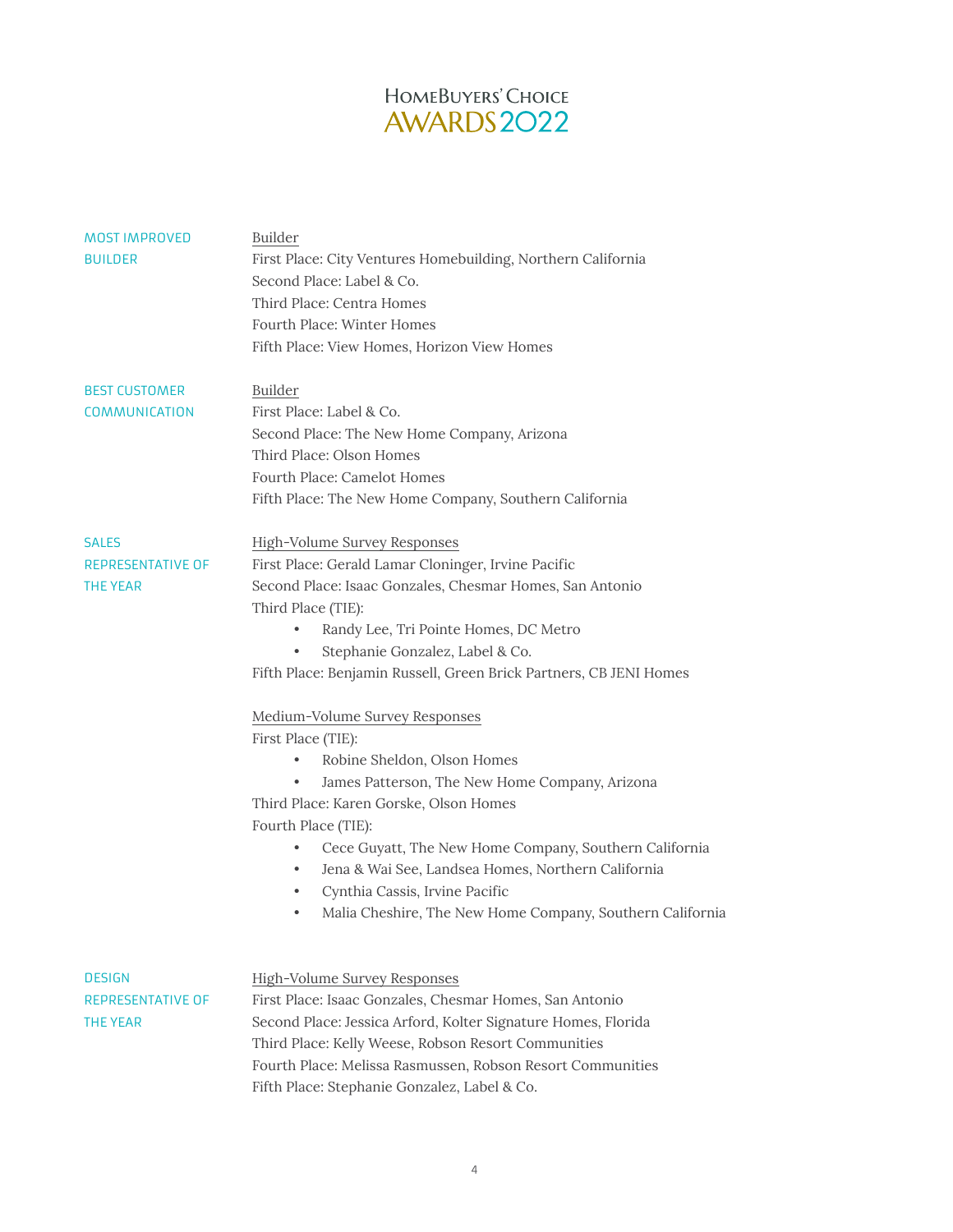| <b>DESIGN</b>            | Medium-Volume Survey Responses                                           |
|--------------------------|--------------------------------------------------------------------------|
| REPRESENTATIVE OF        | First Place (TIE):                                                       |
| THE YEAR CONT.           | Roseline Serrano, Label & Co.<br>$\bullet$                               |
|                          | Alisa Strength, Chesmar Homes, Houston South<br>$\bullet$                |
|                          | Third Place: Debbie Newell, The New Home Company, Southern California    |
|                          | Fourth Place: Nicole Jones, Chesmar Homes, Houston South                 |
|                          | Fifth Place: Mindy Hamilton, The New Home Company, Northern California   |
|                          |                                                                          |
| <b>CONSTRUCTION</b>      | High-Volume Survey Responses                                             |
| REPRESENTATIVE OF        | First Place: James Ballard, Tri Pointe Homes, Orange County-Los Angeles  |
| THE YEAR                 | Second Place: Garrett Troup, Minto Communities - USA                     |
|                          | Third Place: Stephen Blewitt, Minto Communities - USA                    |
|                          | Fourth Place: Bill Krieger, Minto Communities - USA                      |
|                          | Fifth Place: Brad Womack, Century Communities, Atlanta                   |
|                          | Medium-Volume Survey Responses                                           |
|                          | First Place: Oscar Jaimes, Minto Communities - USA                       |
|                          | Second Place: Brandon Dwyer, Minto Communities - USA                     |
|                          | Third Place: Jim Henderson, The New Home Company, Southern California    |
|                          | Fourth Place (TIE):                                                      |
|                          | Eddie Sanchez, Olson Homes<br>$\bullet$                                  |
|                          | Jose Navarro, Olson Homes<br>$\bullet$                                   |
| <b>CUSTOMER SERVICE</b>  | High-Volume Survey Responses                                             |
| <b>REPRESENTATIVE</b>    | First Place: Matt Smelser, Olson Homes                                   |
| OF THE YEAR              | Second Place: Darin Zekavat, Tri Pointe Homes, Orange County-Los Angeles |
|                          | Third Place: Sean Bashian, Tri Pointe Homes, Orange County-Los Angeles   |
|                          | Fourth Place: Rick Gardner, Tri Pointe Homes, Orange County-Los Angeles  |
|                          | Fifth Place: Katrina Robinson, The New Home Company, Northern California |
|                          |                                                                          |
|                          | Medium-Volume Survey Responses                                           |
|                          | First Place: David Custodero, The New Home Company, Southern California  |
|                          | Second Place: Hieu Pham, The New Home Company, Southern California       |
|                          | Third Place: Sorin Michalski, Olson Homes                                |
|                          | Fourth Place: Josh Jones, Legacy Homes                                   |
|                          | Fifth Place: Dianne Newayno, Tri Pointe Homes, Orange County-Los Angeles |
| <b>CUSTOMER</b>          | Gary Wilson, Tri Pointe Homes, Orange County-Los Angeles.                |
| <b>EXPERIENCE LEADER</b> |                                                                          |
| OF THE YEAR              |                                                                          |